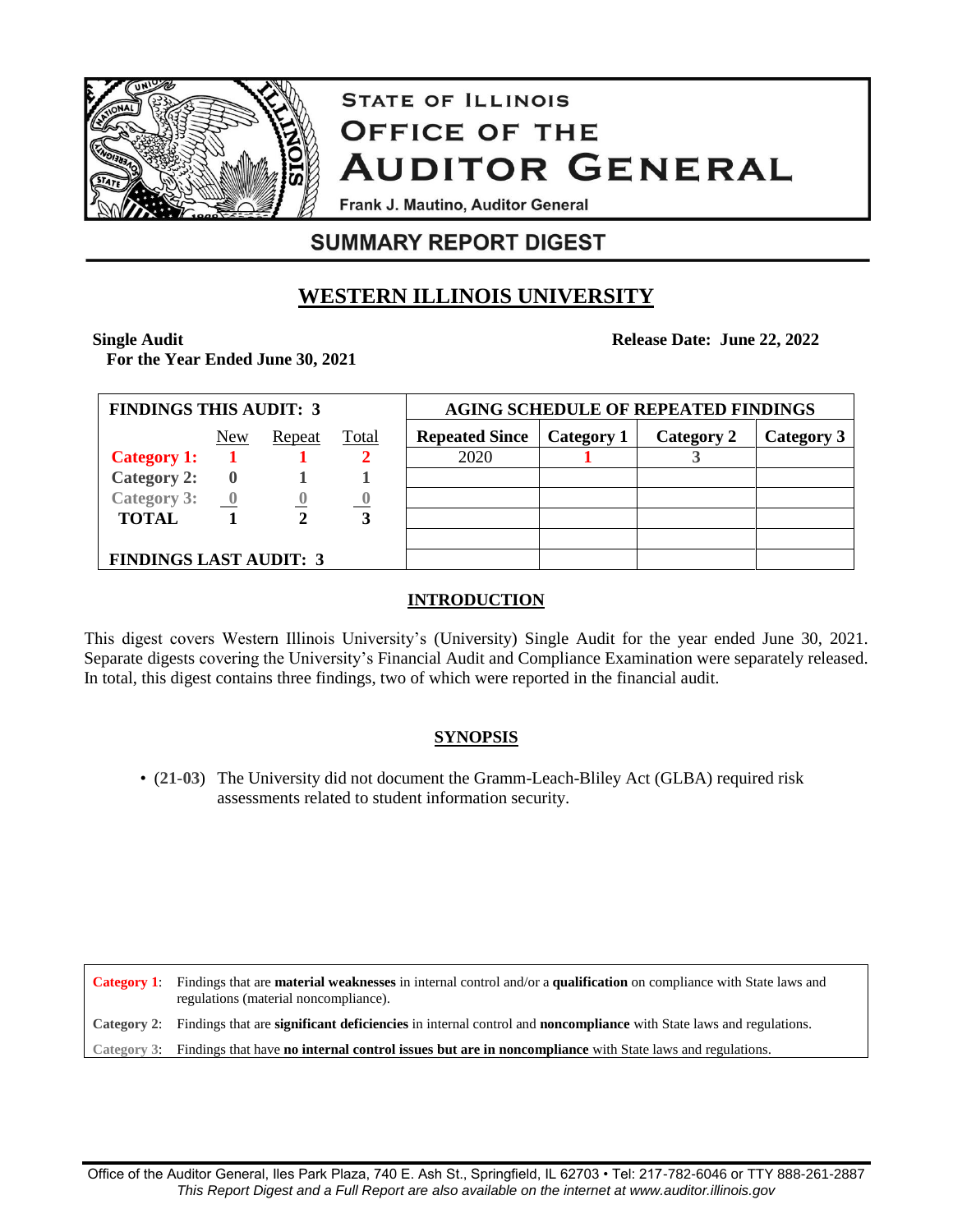#### **FINDINGS, CONCLUSIONS, AND RECOMMENDATIONS**

#### **INFORMATION TECHNOLOGY RISK ASSESSMENT NOT PERFORMED**

Western Illinois University (University) did not document the Gramm-Leach-Bliley Act (GLBA) required risk assessments related to student information security.

As a requirement under the University's Program Participation Agreement with the Department of Education, the University must protect student financial aid information. During our testing, we noted they had not conducted a risk assessment identifying internal and external risks to the security, confidentiality, and integrity of the students' information. (Finding 3, pages 19-21).

We recommended the University perform and document a comprehensive risk assessment that specifically addresses the requirements of GLBA related to the security, confidentiality, and integrity of student information.

The University agreed with the finding and stated they will perform and document a comprehensive risk assessment that specifically addresses the requirements of GLBA related to the security, confidentiality, and integrity of student information.

#### **OTHER FINDINGS**

The remaining findings pertain to inadequate internal controls over census data and failure to apply appropriate generally<br>accepted accounting principles. We will review the accepted accounting principles. University's progress towards the implementation of our recommendations in our next Single Audit.

#### **AUDITOR'S OPINIONS**

The financial audit report was issued separately. The auditors stated the financial statements of the University as of and for the year ended June 30, 2021, are fairly stated in all material respects.

The auditors also conducted a Single Audit of the University as required by the Uniform Guidance. The auditors stated the University complied, in all material respects, with the types of compliance requirements that could have a direct and material effect on the University's major federal programs for the year ended June 30, 2021.

**The University did not conduct a risk assessment to identify risks to the security, confidentiality, and integrity of students' information**

**The University agreed with the finding**